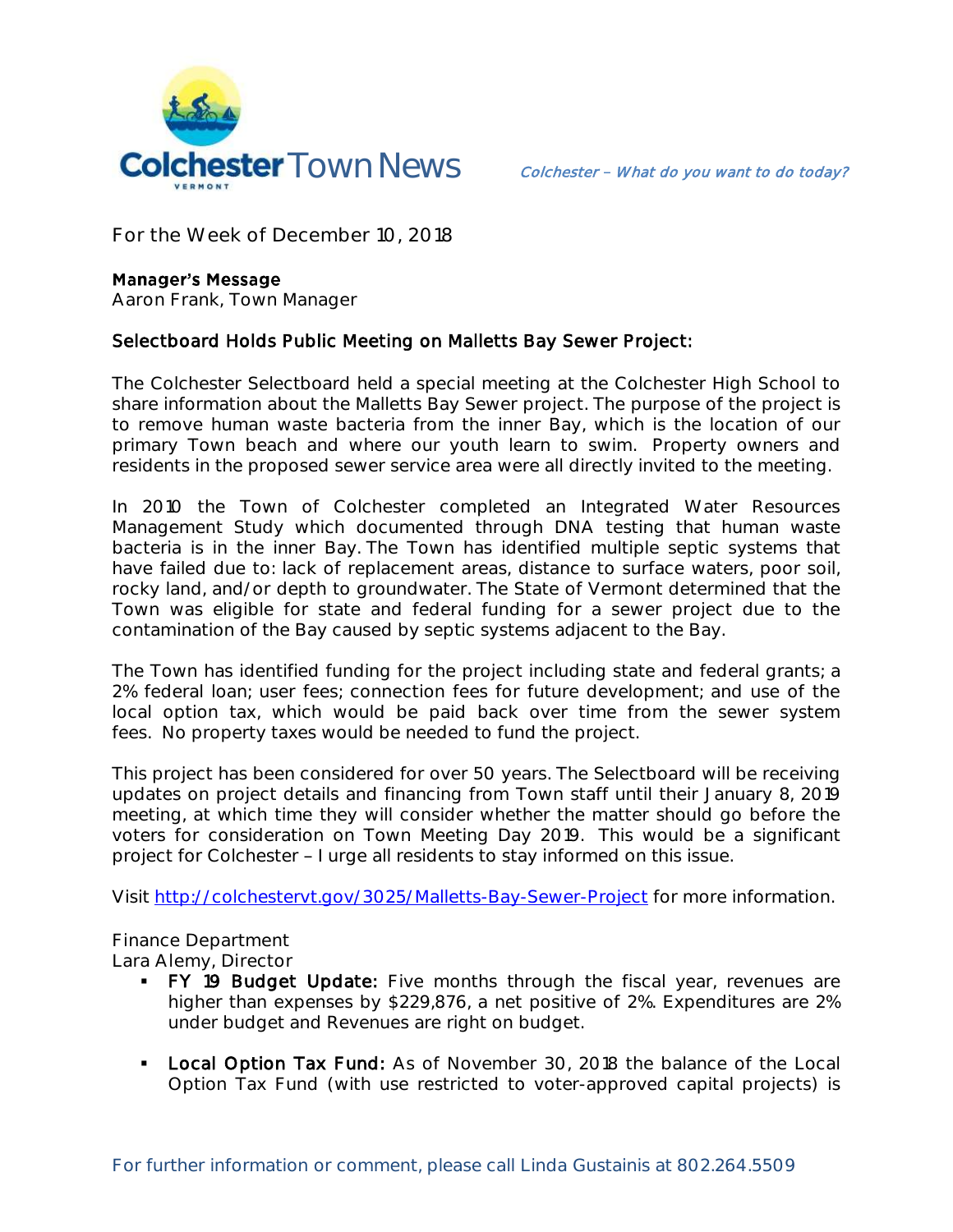

\$2,329,893. In FY19, we have received \$784,667 in revenue and made \$522,883 in payments for such projects.

**Office of the Town Clerk | Treasurer**

**Julie Graeter**

- Thank you to all the volunteers and voters who participated in the VT General Election on November 6.
- **Looking forward to the New Year, we are making preparations for the "Your"** Dog is #1" contest, to be held in January.
- We will be ready to assist tax payers and preparers with their annual VT Homestead Declaration/Property Tax Adjustment filings.
- . In the coming weeks, check out the Town Clerk's web page for tax information: http://www.colchestervt.gov/322/Town-Clerk

For more about the Town Clerk's Office visit <http://colchestervt.gov/townclerk> or call 264-5520.

## **Assessor**

**Robert Vickery**

- **Working on the 2019 Town property evaluation (Grand List) changes**
- **Inspecting new construction**
- Contacting property owners who have taken out permits for interior renovation to arrange building inspections
- **Supporting the Malletts Bay Sewer Project**
- Assisting the stormwater utility by supplying and analyzing parcel ownership data
- Analyzing income and expense data of commercial real estate

You may view the online Web Map and Assessment Data at <http://www.axisgis.com/ColchesterVT/>

For more about the Assessor's Office visit <http://colchestervt.gov/assessor> or call 264-5671.

**Upcoming Town Meetings:** 

- Planning Commission: 1st & 3rd Tuesdays of the month, 7:00PM: Next meeting: 12/18
- **Development Review Board:** 2nd Wednesday of the month, 7:00PM. Next meeting: 12/12
- **Recreation Advisory Board:** 2nd Wednesday of the month, 7:00am, Champlain Room, 2nd floor. Next meeting: 12/12
- **Conservation Commission:** 3rd Monday of the month, 7:00PM, at the Bayside Activity Center or per agenda. The December meeting has been canceled. Next meeting: 1/21/19